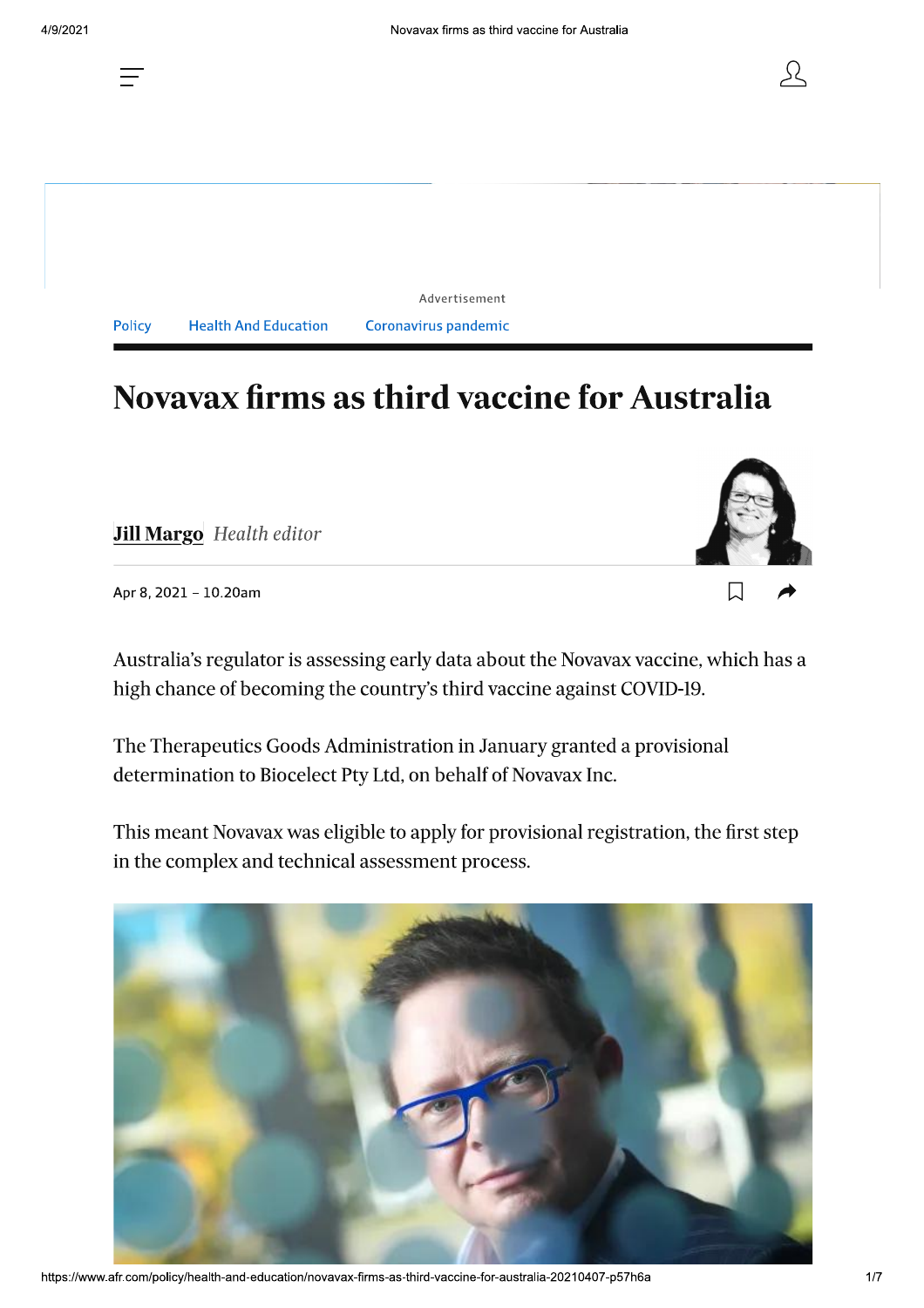Professor Paul Griffin was principal investigator for Novavax's phase one human trials in Australia. Justin **McManus** 

While Novavax's phase three trials – conducted mainly in the UK and US – are not complete, interim data is being made available as it emerges.

Interim results suggest it has 95.6 per cent efficacy against COVID-19, dropping to 86 per cent against the UK variant and 49 per cent against the South African variant.

Advertisement

Should the US vaccine prove safe and effective, Australia has a deal for 51 million doses. While supply cannot be predicted, the Department of Health website says some could arrive in the first half of this year and the complete number within the year.

As a traditional protein vaccine, Novavax is in a different class to the AstraZeneca and Pfizer jabs now in use in Australia.

It is in the same class as the University of Queensland vaccine that was withdrawn last year but has since resumed development. Being traditional, there is confidence in the methodology. Both are expected to require two doses.

Novavax's phase one human trials were conducted exclusively in Australia last year. Paul Griffin, an associate professor at the University of Queensland, was the principal investigator in his capacity as medical director of the Nucleus Network, a company specialising in early trials.

He said the trial was conducted in Melbourne and Brisbane and involved about 120 people. The phase two trials were conducted by other parties in a few sites in Australia and other countries.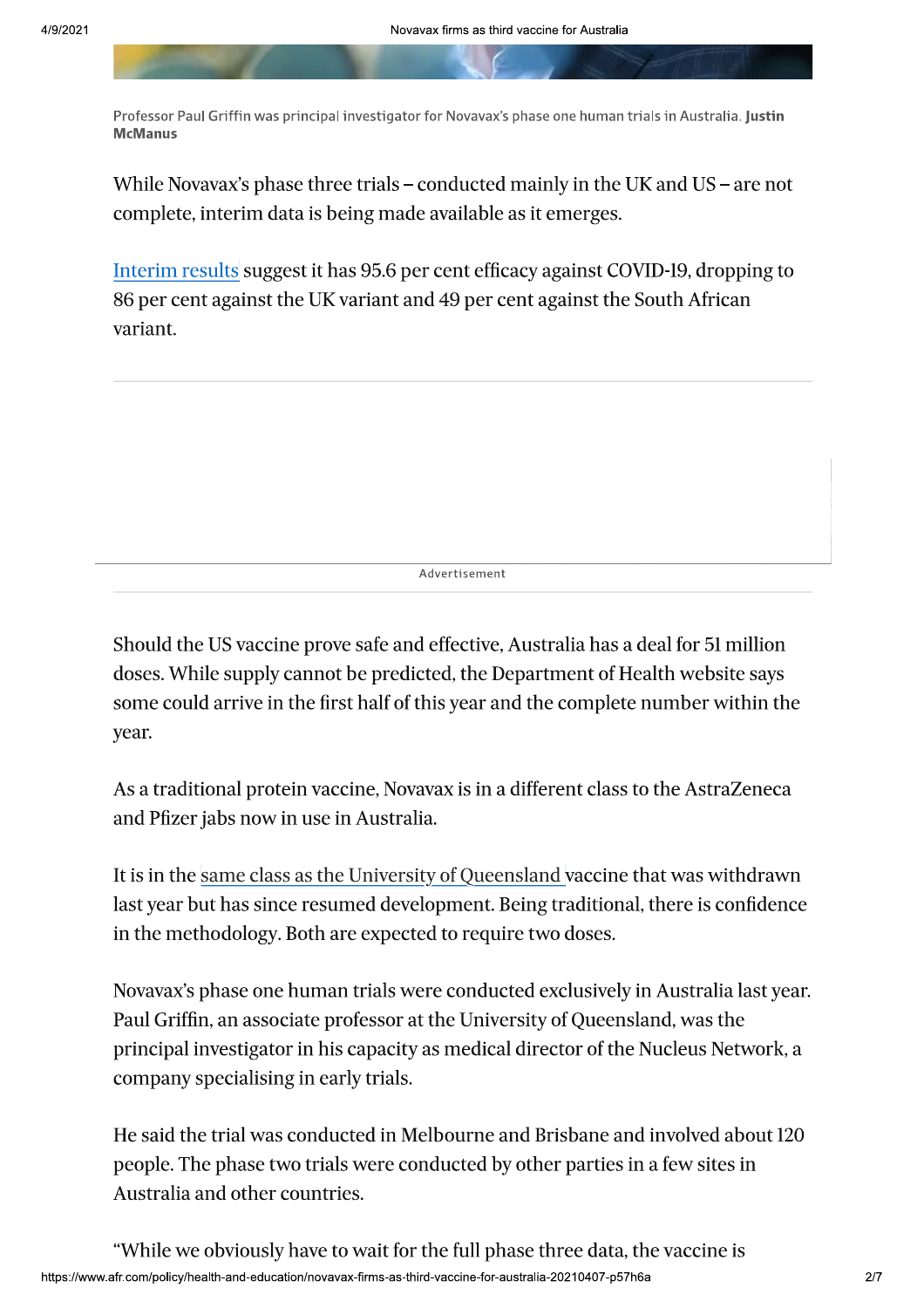looking to be safe and effective," Professor Griffin said.

"It looks very well tolerated and I think there is a strong chance it will be approved and be in use in Australia later this year."

The vaccine is also being evaluated by the New Zealand government.

A TGA spokesperson said that to expedite COVID-19 vaccines, including Novavax, it was working with rolling submissions, collaborating with international regulators and proactively working with sponsors to evaluate the candidates without compromising the authority's strict standards.

"However, the time frame for each vaccine will ultimately depend on when the complete data package is provided by sponsors to enable the required regulatory processes."

The TGA is part of a network of international regulators that meet regularly to discuss the development of COVID-19 vaccines and systems to monitor them. This, together with the ability to access early data, helps it expedite the evaluation of new vaccines.

The biggest stories in business, markets and politics and why they matter.

Need to know. Our daily reporting, in your inbox.



**Jill Margo** is the health editor. She writes about medicine and health from the Sydney office. Jill has won multiple prizes, including two Walkley Awards and is an adjunct associate professor of the University of NSW, Sydney. Connect with Jill on Twitter. Email Jill at jmargo@afr.com



License article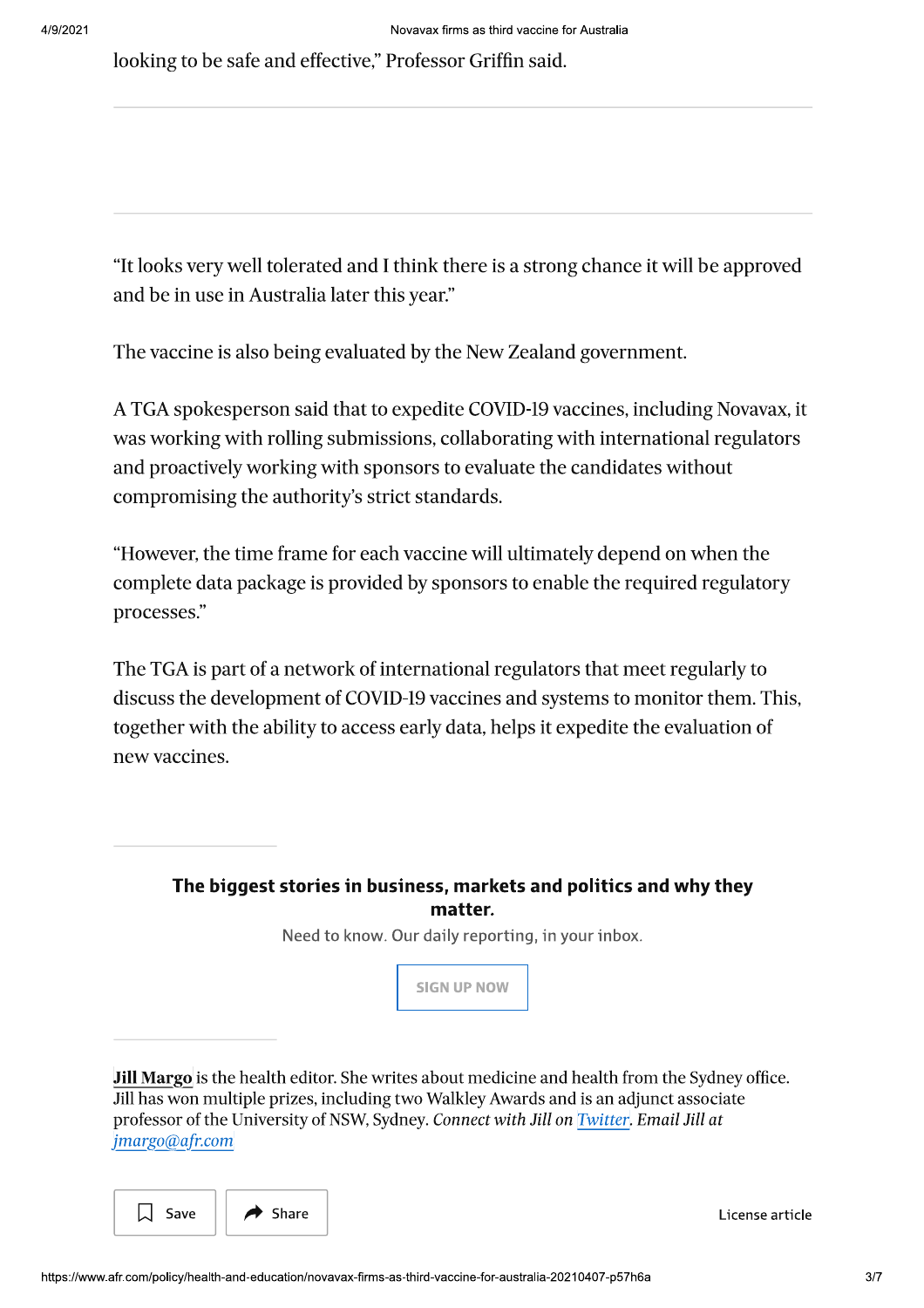### **READ MORE**

|    | Coronavirus pandemic |            | <b>Science</b> | <b>Vaccination</b> |                    |  |
|----|----------------------|------------|----------------|--------------------|--------------------|--|
| UK |                      | <b>USA</b> | AstraZeneca    |                    | <b>New Zealand</b> |  |

### **LATEST STORIES**

#### **Street Talk**

### Private equity firm Thundering Herd appoints chairman

25 mins ago

### **Live** Markets Live

### ASX down; Air NZ delays equity raise; Afterpay tightens grip on US arm

27 mins ago

#### Coronavirus pandemic

### Experts fear mixed messages on AstraZeneca risk push to end pandemic

40 mins ago

#### Live Need to Know

### 'Arrogant': Albanese slams vaccine roll-out

1 hr ago

### **SPONSORED**

### **LATEST IN HEALTH & EDUCATION**

#### Parenting

### Technology could actually be good for your kids



1 hr ago | Rachel Cunliffe

#### Coronavirus pandemic

# **Vaccination hubs 'essential' for Australia to** reach herd immunity

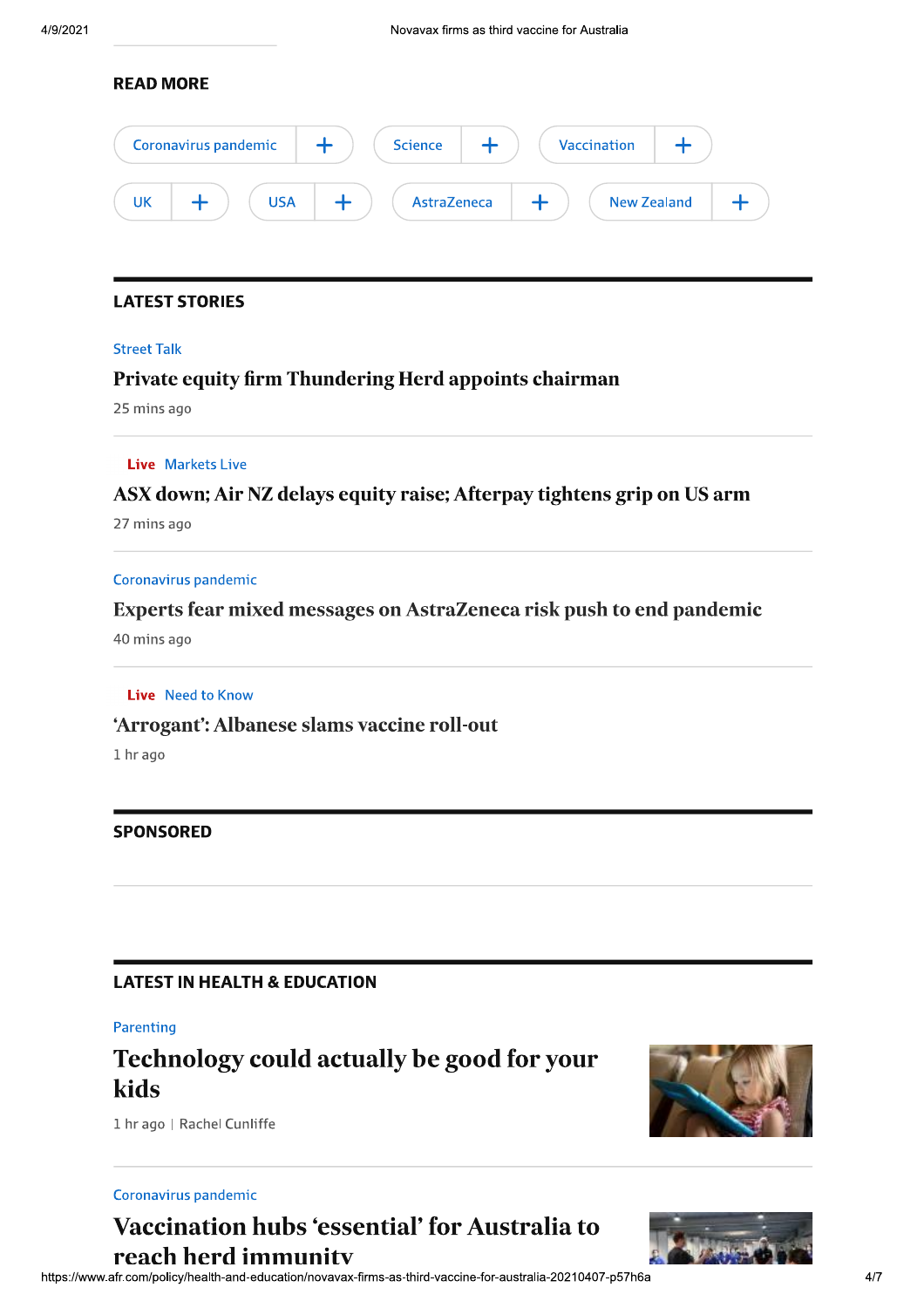

#### **Analysis Coronavirus pandemic**

a wuxuu aawa uraaaaaaaaaaaay

# **Scientists divided on whether AstraZeneca** clotting can be treated

Apr 8, 2021 | Jill Margo

### Coronavirus pandemic

# Australia's home-grown vaccine making a comeback

Apr 7, 2021 | Jill Margo

### **Tax disputes**

### Melbourne Uni wins land tax appeal with charity defence



### **MOST VIEWED IN POLICY**

- Novavax firms as third vaccine for Australia J.
- $\overline{2}$ Australia needs a bomb in the basement
- 3 NZ rules a 20pc headwind to home values: Goldman Sachs
- $\overline{\mathcal{A}}$ Respect and rules needed to stop workplace sexism
- $\overline{5}$ Technology could actually be good for your kids
- 6 Scientists divided on whether AstraZeneca clotting can be treated

### **Finâncial Review Magazine**

How to cook restaurant's smoking-hot harissa













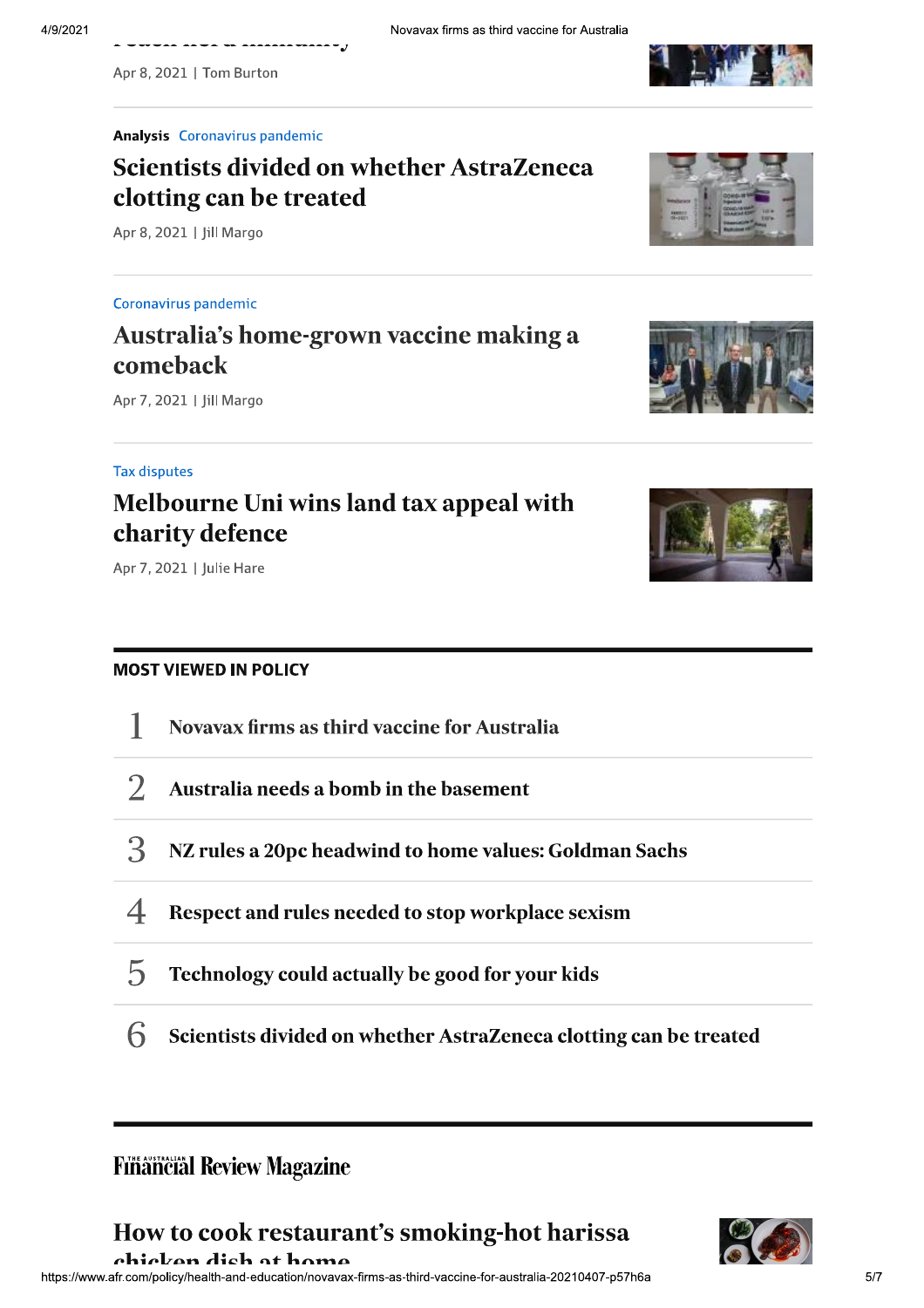### Nick Molnar's runaway success starts with style

The man behind some of world's most authentically feminine fashion

Novavax firms as third vaccine for Australia

### **BOSS**

The five questions directors need to ask about cyber security



**Sally Patten** 

Why this top Atlassian executive loves performance reviews

Boards brace for 'say on climate' resolutions

### Life & Leisure

The 'blue economy' heats up with bold new marine architecture in WA



Ute Junker

A flight of imagination in McLaren's grand tourer

Grape growers and winemakers find strength in new alliances

# **RICH LIST**

# Canva wants to be design platform of choice

Miranda Ward